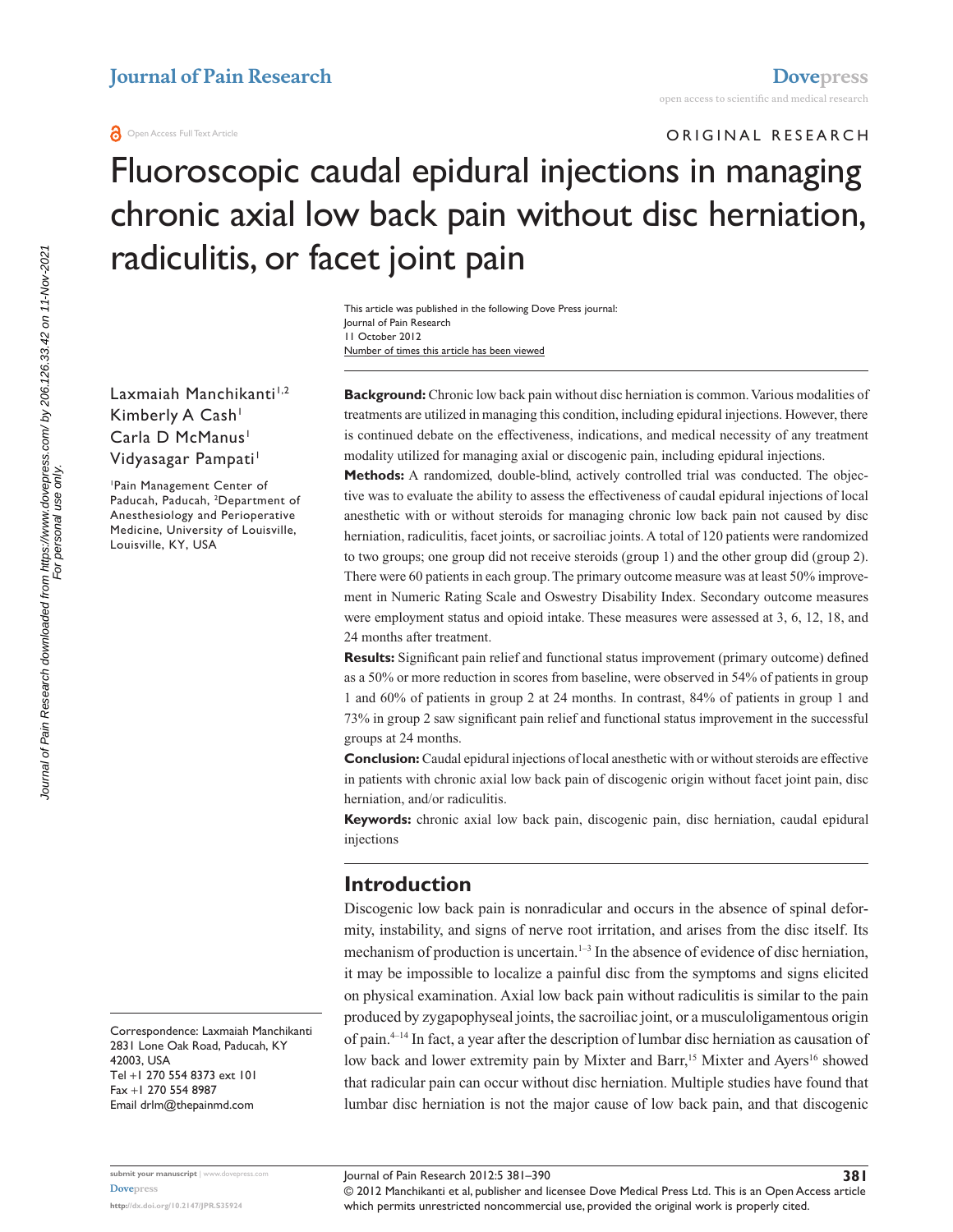pain caused by annular disruption is one of the most important causes.17,18 The complex mechanism of discogenic pain has been well described, with chemical nociception leading to low back pain without disc herniation, along with internal disc disruption.1,4,7,8,19–24 The research in animals has shown that upregulation of various pain-regulated molecules, such as calcitonin gene-related peptide and substance P, in the dorsal root ganglion neurons innervates degenerated intervertebral discs.25,26 Nonspecific low back pain constitutes 80%–90% of low back pain without identifiable causes, with a large proportion having chronic axial low back pain secondary to progressive degenerative disc disease.<sup>1,5,6,8,27,28</sup> Further, the majority of patients with axial low back pain improve with conservative management, and various types of interventions described provide highly variable and mostly poor outcomes.<sup>28-40</sup>

Even though not well known, and continually debated, epidural injections are one of the most common interventions performed for managing axial low back pain without disc herniation. $37,38,40-51$  Despite emerging evidence,  $37,38,45-61$ epidural injections in general, and their role in managing axial or discogenic low back pain in particular, have been questioned.<sup>37,38,40,42,43,45,62-64</sup> However, in evaluating axial low back pain, some studies have failed to rule out facet joint, sacroiliac joint, or other sources of pain prior to treating with epidural injections.

This study sought to evaluate the role of caudal epidural injections in patients with chronic low back pain without disc herniation, radiculitis, facet joint pain, sacroiliac joint pain, or other sources of chronic low back pain who were shown to be negative for facet joint and sacroiliac joint pain by controlled comparative local anesthetic blocks; myofascial pain was ruled out by physical examination. This report is the final report of 120 patients at 2-year follow-up, after a previous preliminary publication,<sup>65</sup> and one-year follow-up report.37

## **Materials and methods**

This randomized, double-blind, controlled trial was conducted in the US in a private interventional pain practice and specialty referral center based on Consolidated Standards of Reporting Trials guidelines.<sup>66</sup> The protocol was approved by the local institutional review board, and registered with the US Clinical Trial Registry (NCT00370799). The study was conducted within the principles of the Declaration of Helsinki, with informed consent approved by the institutional review board and signed by all participants. This study was conducted with the internal resources of the practice without any external funding either from industry or elsewhere.

All participants received the protocol and informed consent form approved by the institutional review board, detailing all aspects of the study and the withdrawal process.

#### Interventions

Participants were recruited from new patients presenting for interventional pain management. A total of 120 participants were assigned to one of two groups, with group 1 patients receiving caudal epidural injections with local anesthetic (lidocaine 0.5%, 10 mL) and group 2 patients received caudal epidural injections with 9 mL of 0.5% lidocaine mixed with 1 mL of steroid (either brand name or nonparticulate betamethasone [6 mg] or methylprednisolone [40 mg]). Each injection was flushed with a 2 mL solution of 0.9% sodium chloride solution.

## Pre-enrollment evaluation

Controlled comparative local anesthetic blocks were performed during a pre-enrollment evaluation to exclude facet joint or sacroiliac joint pain. Patient demographic data, medical and surgical history with coexisting disease(s), radiologic investigations, physical examination, pain rating scores using the Numeric Rating Scale (NRS), functional status assessment by Oswestry Disability Index 2.0 (ODI), work status, and opioid intake were collected.

## Inclusion criteria

Participants in this trial met all inclusion criteria including: no evidence of disc herniation and a negative diagnosis of lumbar facet joint pain and sacroiliac joint pain by means of controlled local anesthetic blocks; being at least 18 years of age; a history of chronic function-limiting low back pain of at least 6 months' duration; competent to understand the study protocol and provide voluntary, written, informed consent as well as participate in outcome measurements; and failure to improve substantially with conservative management, including but not limited to physical therapy, chiropractic manipulation, exercises, drug therapy, and bedrest.

# Exclusion criteria

Patients with facet joint pain; previous lumbar surgery; uncontrolled or unstable opioid use; uncontrolled psychiatric disorders; uncontrolled medical illness, either acute or chronic; and any other conditions that could interfere with the interpretation of outcome assessments, including pregnant or lactating women, and participants with a history or potential for an adverse reaction or reactions to either local anesthetics, steroids, or both, were excluded.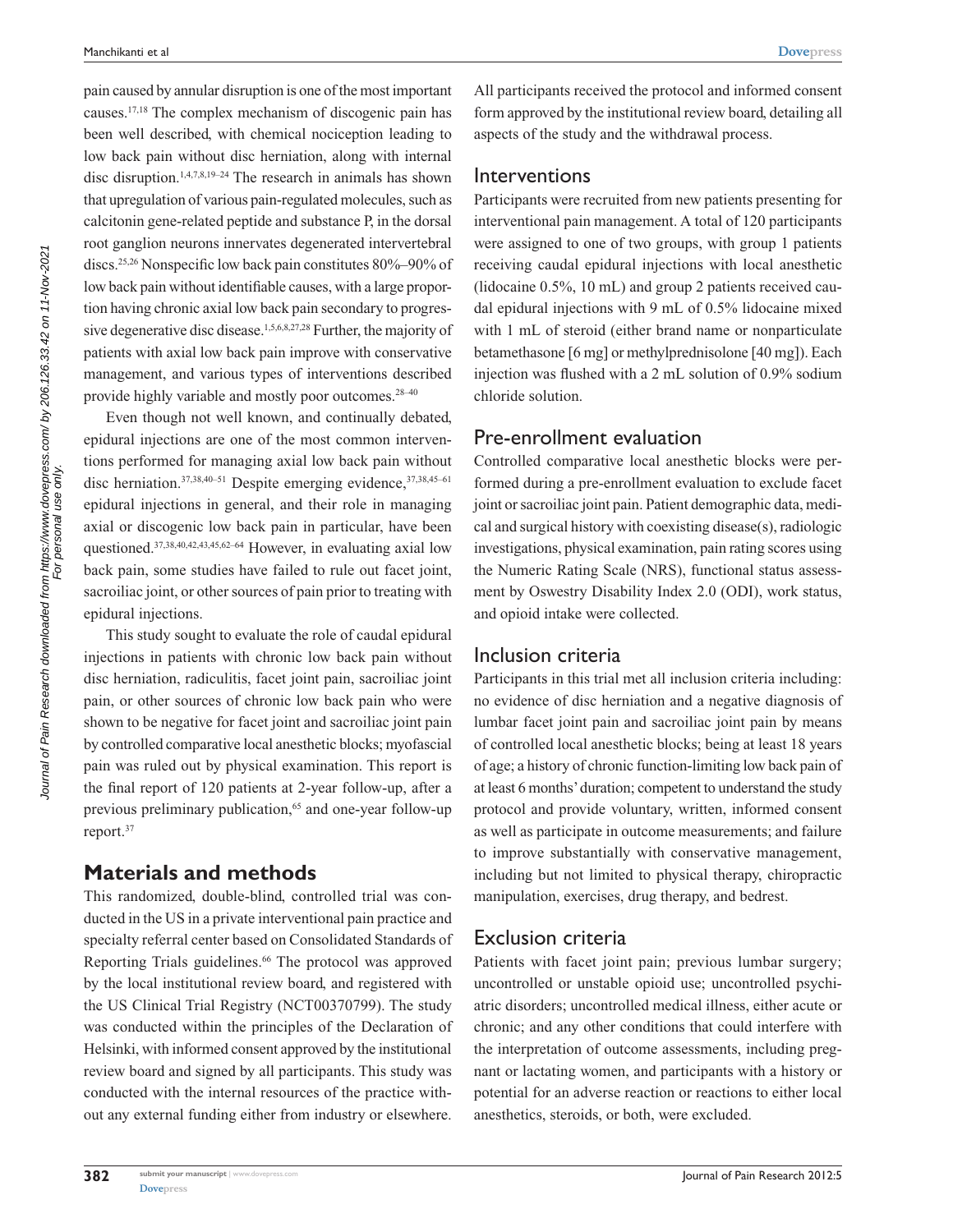## Description of interventions

Controlled comparative local anesthetic facet joint nerve blocks were performed on all participants. First, diagnostic facet joint nerve blocks were conducted with 0.5 mL of 1% lidocaine. Then, on separate occasions, blockade of facet joint nerves was conducted with  $0.25\%$  bupivacaine.<sup>4,67</sup> A response was considered negative if pain relief lasted less than 2 hours following lidocaine injection, and lasted less than 3 hours or less than the duration of relief with lidocaine when bupivacaine was used. Diagnostic sacroiliac joint blocks were performed utilizing 2 mL of 1% lidocaine or 0.25% bupivacaine.

A physician performed the caudal epidural procedures in a sterile operating room located in an ambulatory surgery setting, using fluoroscopy. Participants were in the prone position and were monitored appropriately with intravenous access. Midazolam and/or fentanyl were administered if indicated. After confirmation of entry into the epidural space by injection of nonionic contrast medium, the assigned solution was injected.

## Additional interventions

Treatments were given to participants as assigned. Upon request, or if an emergency situation arose, a patient was unblinded. Based on a patient's response to prior caudal epidural injections and improvement in physical and functional status, repeat caudal epidural injections were performed when increased levels of pain were reported with deteriorating relief below 50%. However, nonresponsive participants were treated with conservative management and were followed without further epidural injections with medical management, without unblinding. Conservative management with appropriate drug therapy and a therapeutic exercise program were continued as needed, along with work. There were no other interventions. The objective of this study was to investigate the effectiveness of caudal epidural injections with or without steroids in patients with chronic axial low back pain not caused by disc herniation, radiculitis, or facet joint pain.

# **Outcomes**

Multiple outcome measures were used, including NRS pain scale  $(0-10)$ , ODI  $(0-50)$  for functional assessment, employment status, and morphine-equivalent opioid use at 3, 6, 12, 18, and 24 months. The accuracy of the NRS and ODI has been established.<sup>68</sup> A primary outcome measure of significant pain relief and improvement with 50% or more reduction in NRS from baseline and 50% reduction in the ODI was utilized.38,48–57,69–71 Categories for employment and work status included employable, retired, over age 65 years, or housewife with no desire to work outside the home. Participants who, because of pain, were unemployed, on sick leave but employed, or laid off were considered as employable. Thus, the criteria for work status were based on the type of work status if they were employable or not. Morphine equivalency was utilized to evaluate opioid usage.72

# Sample size and randomization

The sample size was calculated based on significant pain relief. Considering a 0.05 two-sided significance level, a power of 80%, and an allocation ratio of 1:1, 55 participants in each group were estimated to be necessary.73 Allowing for a 10% attrition/noncompliance rate, 60 participants were required. Each group was randomly assigned 60 participants. Computer-generated random allocation sequence by simple randomization was utilized. The nurse coordinator, without knowledge of the patient, physician, or other personnel, completed the randomization and drug preparation. All patients meeting the inclusion criteria were invited to participate. They were enrolled and assigned to a group by a nurse coordinator. Group assignments were blinded to participants and the interventional investigators. Study participants were mixed with routine treatment patients.

## Statistical methods

Data analyses were carried out using the Statistical Package for Social Sciences version 9.01 (SPSS Inc, Chicago, IL). For categorical and continuous data comparison, Chi-squared statistics, Fisher's Exact test, one-way analysis of variance, *t*-tests, and paired *t*-tests were the statistical analyses used. Because the outcome measures of the participants were measured at six points in time, repeated-measures analysis of variance was performed with the post hoc analysis. A *P* value of less than 0.05 was considered to be statistically significant. Initially, three subgroups of participants receiving steroids in group 2 were analyzed for any differences. If no significant differences were observed, the results were presented as a single group. A sensitivity analysis with changes in the NRS was performed utilizing the last followup score, best case scenario, and worst case scenario if there were no significant differences; the intention-to-treat analysis by last follow-up visit was used.

# **Results**

Figure 1 illustrates the participant flow. The enrollment period lasted from January 2007 to August 2008.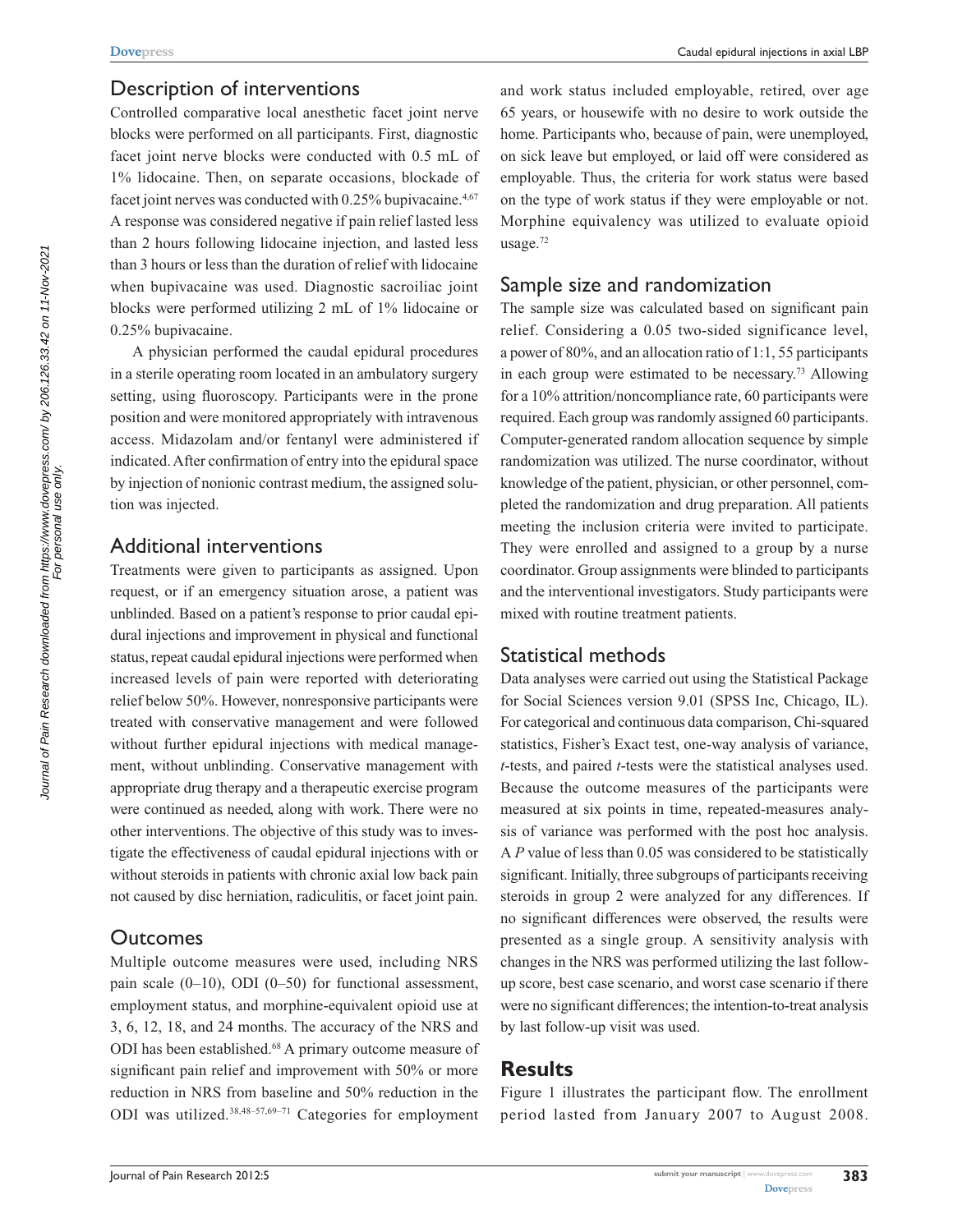

**Figure 1** Schematic presentation of participant flow.

Baseline characteristics are illustrated in Table 1. There were significant differences in relation to distribution of gender, age, and mean height. However, even though these are significant, they are not expected to be the cause of any differences. The proportion of women was higher in group 1 compared with group 2. Patients in group 1 were slightly older than the ones in group 2; in addition, mean height was slightly higher in group 2. Intention-to-treat analysis was carried out by last follow-up data, as there were no differences noted with sensitivity analysis.

The epidural injections were considered successful if the patient experienced at least 3 weeks of pain relief with the initial two procedures. A failure was any other result.

Table 2 illustrates these results. Over the 2-year study period, group 1 had mean overall pain relief of  $46.7 \pm 38.3$  weeks, and group 2 had  $58.3 \pm 38.0$  weeks. However, when participants were separated into successful and failed groups, the successful participants' total number of procedures per year was  $5.7 \pm 2.3$  in group 1 and  $6.4 \pm 2.0$  in group 2, with relief of 69.7  $\pm$  28.8 weeks in group 1 and 76.1  $\pm$  27.4 weeks in group 2; 37 of 60 participants (62%) in group 1 and 41 of 60 participants (68%) in group 2 had improvement.

#### **Outcomes**

Table 3 presents the results of repeated-measures analysis. There were significant differences in participants' average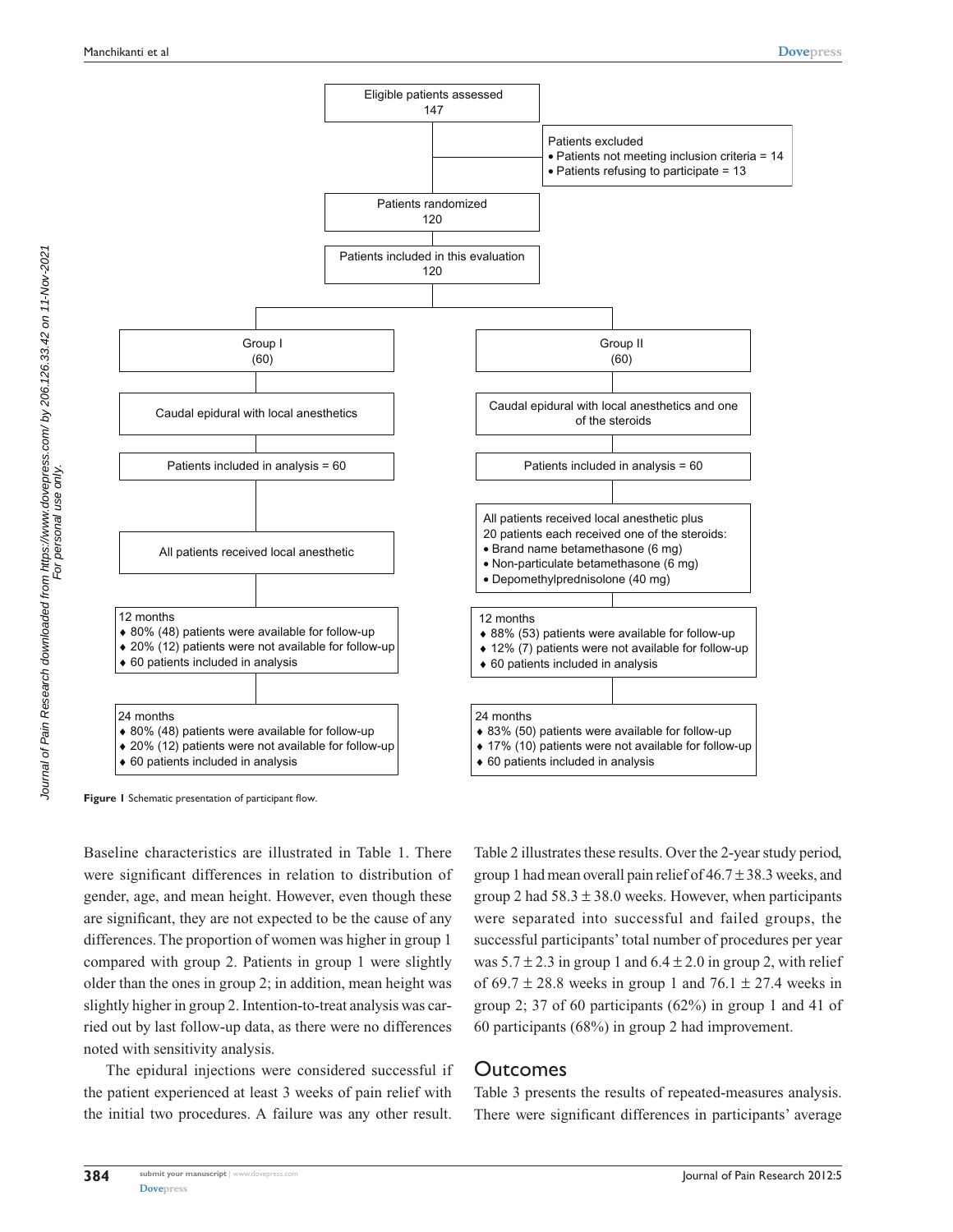|  |  |  | Table I Baseline demographic characteristics |
|--|--|--|----------------------------------------------|
|--|--|--|----------------------------------------------|

|                             | Group I          | Group 2          | P value |
|-----------------------------|------------------|------------------|---------|
|                             | $(n = 60)$       | $(n = 60)$       |         |
| Gender                      |                  |                  |         |
| Male                        | $22\%$ (13)      | 37% (22)         | 0.071   |
| Female                      | 78% (47)         | 63% (38)         |         |
| Age, years                  |                  |                  |         |
| Mean $\pm$ SD               | $48.5 \pm 15.3$  | $43.9 \pm 13.1$  | 0.08    |
| Weight (lbs)                |                  |                  |         |
| Mean $\pm$ SD               | $189.5 \pm 59.6$ | $177.1 \pm 42.5$ | 0.190   |
| Height (inches)             |                  |                  |         |
| Mean $\pm$ SD               | $64.8 \pm 3.7$   | $66.3 \pm 3.6$   | 0.025   |
| Duration of pain (months)   |                  |                  |         |
| Mean $\pm$ SD               | $100 \pm 87.0$   | $92 \pm 85.4$    | 0.611   |
| Onset of pain               |                  |                  |         |
| Gradual                     | 70% (42)         | 60% (36)         | 0.339   |
| <b>Injury</b>               | $30\%$ (18)      | 40% (24)         |         |
| Low back pain distribution  |                  |                  |         |
| <b>Bilateral</b>            | 83% (50)         | 83% (50)         | 1.000   |
| Left or right               | $17\%$ (10)      | $17\%$ (10)      |         |
| <b>Numeric Rating Score</b> |                  |                  |         |
| Mean $\pm$ SD               | $8.0 \pm 0.9$    | $7.9 \pm 1.0$    | 0.374   |
| Oswestry Disability Index   |                  |                  |         |
| Mean $\pm$ SD               | $28.3 \pm 4.92$  | $28.4 \pm 4.67$  | 0.939   |
|                             |                  |                  |         |

**Abbreviation:** SD, standard deviation.

pain scores within-group by time  $(P < 0.0001)$ , and no significant differences between the two groups ( $P = 0.525$ ). In the ODI for functional status, there were significant differences in summary scores within-group by time  $(P = 0.001)$  and no significant differences between two groups  $(P = 0.209)$ . Paired-samples *t*-test analysis indicates that mean differences at baseline and the other five time points within the group were significant at the 0.05 level. Figure 2 illustrates the proportion of participants with a significant change in pain and function. Employment characteristics are shown in Table 4. Employment increased from a baseline of 62.5% in group 1 and 60% in group 2 to 100% in group 1 and 95% in group 2.

Opioid intake is illustrated in Table 5, showing no significant differences. Table 6 shows no significant weight change in either group. None of the patients reported significant adverse events during the study period.

#### **Discussion**

Evaluation of a 2-year follow-up with 120 participants showed significant pain relief and improvement of functional status in a select group of patients, who were judged to be successful at 84% in group 1 and 73% in group 2. However, the results were significant even with inclusion of all participants, with successful outcome with 54% in group 1 and 60% in group 2 at the end of 2 years. The total number of procedures in the successful category was  $5.7 \pm 2.3$  in group 1 and  $6.4 \pm 2.0$  in group 2. Further, in the successful category, the total relief over the 2-year study period was for 69.7  $\pm$  28.8 weeks in group 1 and 76.1  $\pm$  27.4 weeks in group 2. There was no significant change in opioid intake. In reference to employment, all of the participants in group 1 and 95% in group 2 who were eligible for employment were employed at the end of 2 years. As expected, the failed group showed inconsistent and inadequate relief. Further, this study illustrates that relief is limited in the majority of patients; the mean relief was approximately 13 weeks after the first two procedures. Consequently, well selected patients may respond on a long-term basis, but only with judicious repeat therapy. There were no significant differences when a steroid was used or according to what type of steroid was used among the three types of steroids.

The literature is replete with multiple studies and systematic reviews of epidural injections; however, there is a paucity of literature and evidence for managing axial or discogenic pain.24,37,38,40–43,45–50 There has been only one randomized controlled trial $37,65$  and one nonrandomized study<sup>46</sup> evaluating

**Table 2** Therapeutic procedural characteristics with procedural frequency, average relief per procedure, and average total relief in weeks over a period of 2 years for back pain

|                                             | Successful participants |                       | <b>Failed participants</b> |                       | <b>Combined</b>       |                       |
|---------------------------------------------|-------------------------|-----------------------|----------------------------|-----------------------|-----------------------|-----------------------|
|                                             | Group I<br>$(n = 37)$   | Group 2<br>$(n = 41)$ | Group I<br>$(n = 23)$      | Group 2<br>$(n = 19)$ | Group I<br>$(n = 60)$ | Group 2<br>$(n = 60)$ |
| Average number of procedures first year     | $3.8^{#} \pm 0.9$       | $4.3 \pm 0.9$         | $2.5 \pm 1.3$              | $3.1 \pm 1.6$         | $3.3^{\#}$ ± 1.3      | $3.9 \pm 1.3$         |
| Average number of procedures over two years | $5.7 \pm 2.3$           | $6.4 \pm 2.0$         | $2.7 \pm 1.6$              | $3.6 \pm 2.4$         | $4.5^{\#}$ ± 2.5      | $5.5 \pm 2.5$         |
| Average relief per procedure for initial    | $9.6 \pm 6.5$           | $9.5 \pm 11.4$        | $1.9 \pm 2.1$              | $1.7 \pm 2.2$         | $6.9 \pm 6.5$         | $7.1 \pm 10.3$        |
| 2 procedures in weeks                       |                         |                       |                            |                       |                       |                       |
| Average relief per procedure after initial  | $13.8 \pm 6.8$          | $13.1 \pm 7.5$        | $7.2 \pm 5.6$              | $9.7 \pm 5.8$         | $13.0 \pm 7.0$        | $12.6 \pm 7.3$        |
| 2 procedures                                |                         |                       |                            |                       |                       |                       |
| Average relief per procedure                | $12.3 \pm 7.0$          | $12.0 \pm 9.0$        | $3.7 \pm 4.4$              | $5.6 \pm 5.9$         | $10.4 \pm 7.4$        | $10.6 \pm 8.9$        |
| Average total relief first year (weeks)     | $40.8 \pm 9.4$          | 43.1 $\pm$ 10.2       | $7.9 \pm 10.4$             | $12.9 \pm 13.9$       | $28.2 \pm 18.8$       | $33.5 \pm 18.2$       |
| Average total relief over 2 years (weeks)   | $69.7 \pm 28.8$         | 76.1 $\pm$ 27.4       | $9.6 \pm 16.0$             | $19.9 \pm 28.1$       | $46.7 \pm 38.3$       | $58.3 \pm 38.0$       |

Notes: <sup>#</sup>Indicates significant difference versus group 2 (*P* < 0.05); Successful participant, at least one week relief at first injection and ≥4 weeks relief at second injection.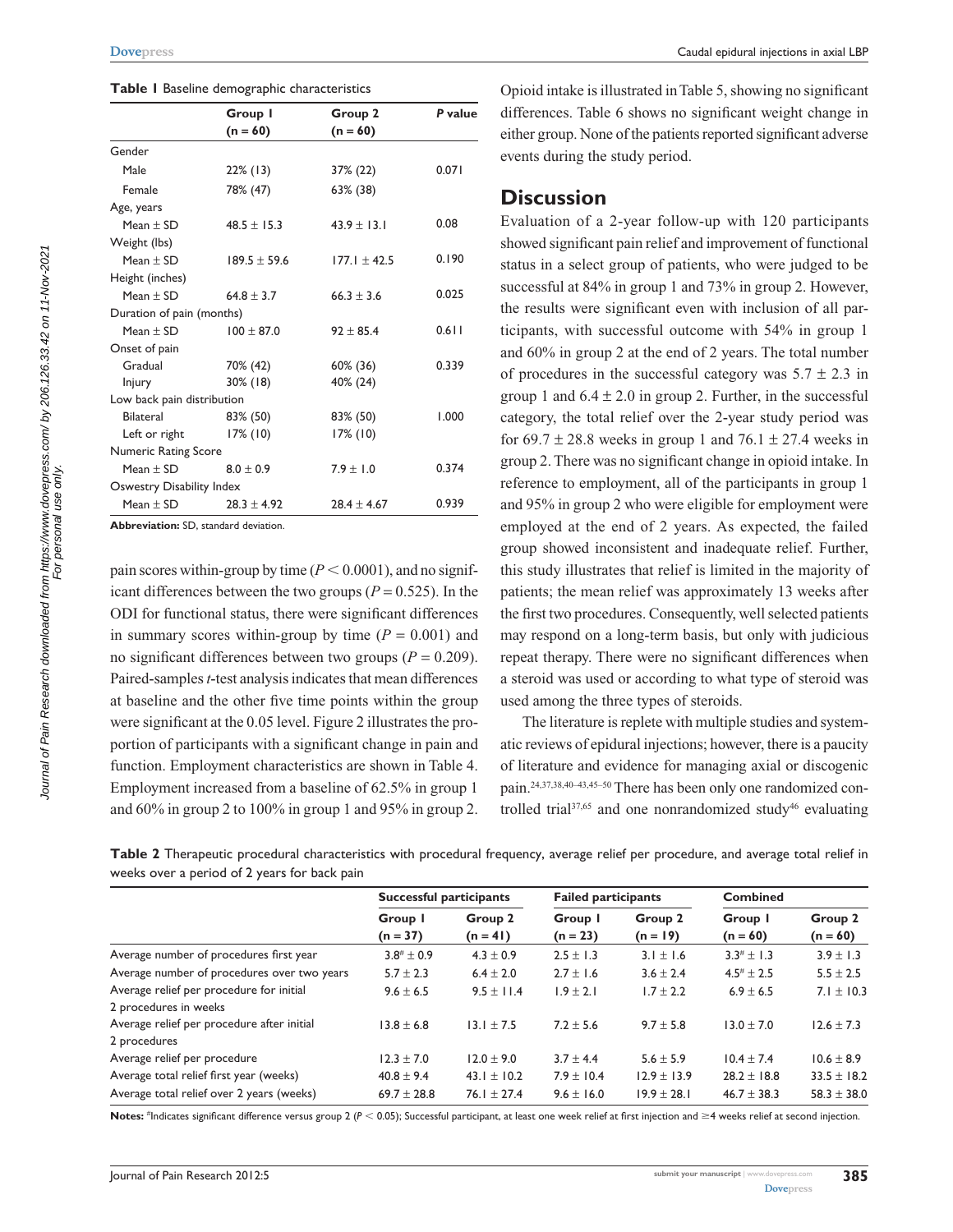| <b>Time points</b>        | Mean $\pm$ SD             |                    |                           |                    |  |  |
|---------------------------|---------------------------|--------------------|---------------------------|--------------------|--|--|
|                           | Numeric pain rating scale |                    | Oswestry disability index |                    |  |  |
|                           | Group $1(n = 60)$         | Group 2 $(n = 60)$ | Group $1(n = 60)$         | Group 2 $(n = 60)$ |  |  |
| <b>Baseline</b>           | $8.0 \pm 0.9$             | $7.9 \pm 1.0$      | $28.3 \pm 4.9$            | $28.4 \pm 4.7$     |  |  |
| 3 months                  | $4.2* \pm 1.8$            | $3.6* \pm 1.4$     | $16.3* \pm 7.2$           | $14.5* \pm 5.5$    |  |  |
|                           | (68%)                     | (80%)              | (60%)                     | (75%)              |  |  |
| 6 months                  | 4.1 <sup>*</sup> ± 1.8    | $3.7* \pm 1.5$     | $16.4* \pm 7.4$           | $14.3* \pm 5.9$    |  |  |
|                           | (68%)                     | (80%)              | (62%)                     | (75%)              |  |  |
| 12 months                 | $4.3* \pm 1.8$            | $3.8* \pm 1.6$     | $16.4* \pm 7.6$           | $14.5* \pm 6.1$    |  |  |
|                           | (63%)                     | (72%)              | (56%)                     | (72%)              |  |  |
| 18 months                 | $4.4* \pm 1.9$            | $3.9* \pm 1.9$     | $16.5* \pm 7.7$           | $14.5* \pm 6.3$    |  |  |
|                           | (60%)                     | (68%)              | (56%)                     | (67%)              |  |  |
| 24 months                 | $4.4* \pm 1.9$            | $4.0* \pm 1.7$     | $16.5* \pm 7.7$           | $14.9* \pm 6.4$    |  |  |
|                           | (57%)                     | (65%)              | (56%)                     | (63%)              |  |  |
| Group difference          | 0.525                     |                    | 0.209                     |                    |  |  |
| Time difference           | 0.001                     |                    | 0.001                     |                    |  |  |
| Group by time interaction | 0.104                     |                    | 0.162                     |                    |  |  |

Notes: A lower value indicates better condition; \*Significant difference with baseline values within the group ( $P < 0.05$ ); Numbers in parentheses illustrate proportion with significant pain relief ( $\geq$ 50%) from baseline.

axial low back pain of presumably discogenic origin utilizing fluoroscopic epidural injections. In general, the studies have been criticized for their designs and their inability to confirm the injection of the injectate without using fluoroscopy. In addition, systematic reviews have also faced criticism for their methodology and inclusion of inappropriate studies leading to inaccurate conclusions.24,40,44,45,63,64,74–77 Even the recent study published with a placebo design for caudal epidural injections in evaluating the role in disc herniation $62$  was met with significant criticism.<sup>78,79</sup> Only one study, by Ghahreman et al,<sup>80</sup> which had a proper placebo-controlled design, has showed no significant effect with sodium chloride solution when injected into an inactive structure. Instead of fluoroscopy, Iverson et  $al<sup>62</sup>$ utilized ultrasound and showed negative results, and their study has been criticized for flaws related to design, conduct, patient selection, and interpretation of results. In an editorial by Cohen<sup>81</sup> in response to the Iverson el al<sup>62</sup> study, Cohen concluded that while epidural injections provide only modest improvement in carefully selected patients, they were considered as an effective adjunct when used judiciously. Thus, in the era of comparative effectiveness research, $74,75,77,78,82$  the evidence from comparative effectiveness or active controlled trials, which include the present study, are crucial in clinical interpretation and intervention.

In patients suffering with chronic low back pain, when utilizing controlled diagnostic blocks, the prevalence of pain due to internal disc disruption has been reported to be 39%,<sup>8</sup> and primary discogenic pain has been reported in 26%7 when no other cause was suspected. In the absence of disc herniation or radicular pain, facet joint pain has been shown to be



Figure 2 Proportion of patients with significant reduction in Numeric Rating Score and Oswestry Disability Index ( $\geq$ 50% reduction from baseline).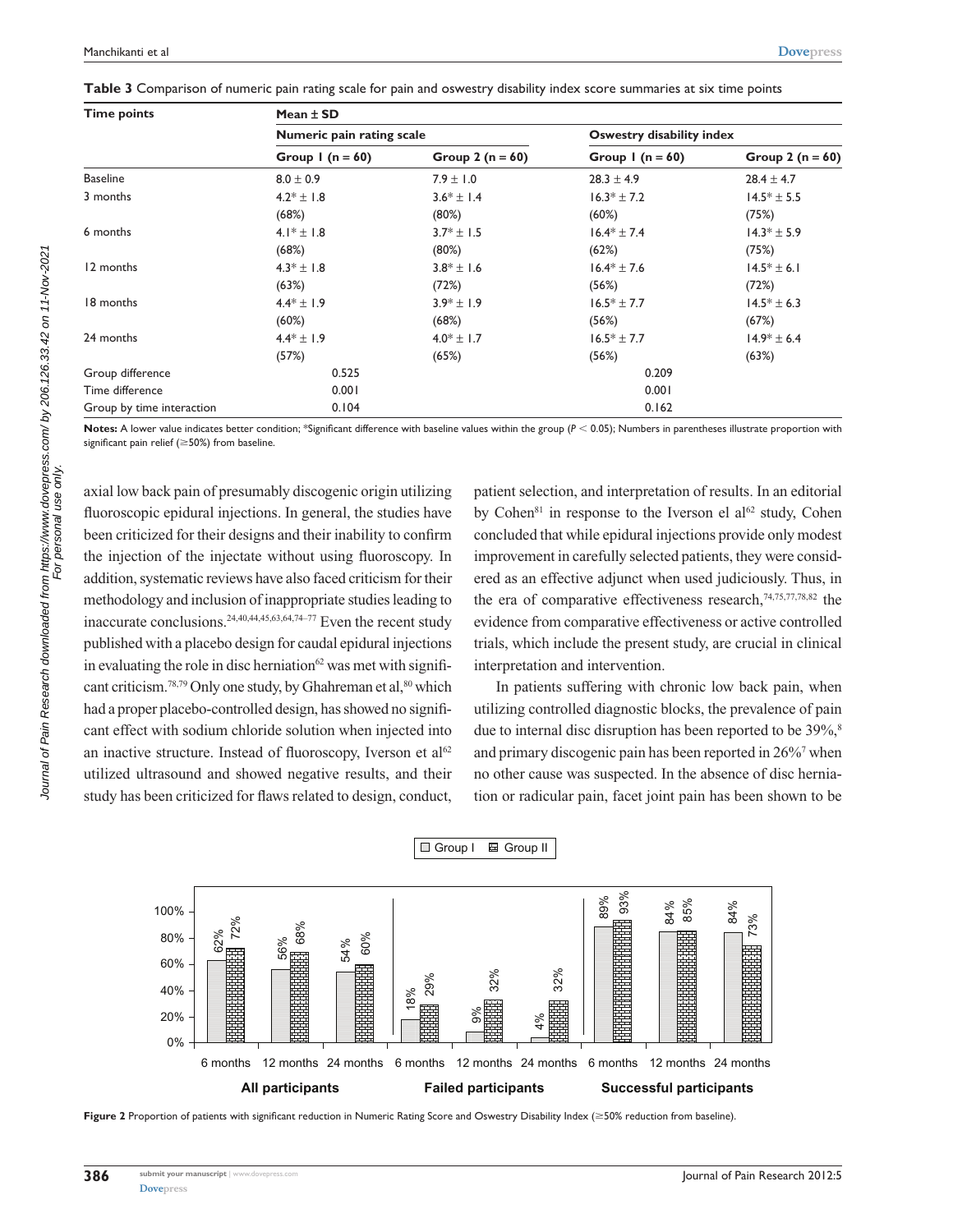#### **Table 4** Employment characteristics

|                      | Group I         |                 | Group 2         |           |  |
|----------------------|-----------------|-----------------|-----------------|-----------|--|
|                      | <b>Baseline</b> | 24 months       | <b>Baseline</b> | 24 months |  |
| Employed part-time   | 4               | 3               | $\overline{2}$  | 4         |  |
| Employed full-time   | 6               | $\overline{14}$ | 10              | 15        |  |
| Unemployed           | 6               | 2               | 8               | 4         |  |
| Total employed       | $\overline{10}$ | 17              | 12              | 19        |  |
| Eligible for         | 16              | 16              | 20              | 20        |  |
| employment           |                 |                 |                 |           |  |
| Housewife            | 7               | 4               | 5               | 2         |  |
| <b>Disabled</b>      | 29              | 29              | 33              | 33        |  |
| Over 65 years of age | 8               | 8               | C.              | 2         |  |
| Total number         | 60              | 60              | 60              | 60        |  |
| of patients          |                 |                 |                 |           |  |

**Table 6** Characteristics of changes in weight

| Weight (lbs)        | Mean $\pm$ SD    | P value          |       |  |
|---------------------|------------------|------------------|-------|--|
|                     | Group I          | Group 2          |       |  |
|                     | $(n = 60)$       | $(n = 60)$       |       |  |
| Weight at beginning | $189.5 \pm 59.6$ | $177.1 + 42.5$   | 0.191 |  |
| Weight at 24 months | $187.0 \pm 58.1$ | $177.1 \pm 43.5$ | 0.290 |  |
| Change              | $-2.5 \pm 13.6$  | $0 + 10.9$       | 0.273 |  |
| Lost weight         | 45% (27)         | 47% (28)         | 0.161 |  |
| No change           | 20% (12)         | $8\%$ (5)        |       |  |
| Gained weight       | $35\%$ (21)      | 45% (27)         |       |  |

**Abbreviation:** SD, standard deviation.

present in 21%–40% of patients,<sup>4,24</sup> whereas sacroiliac joint pain has been established in  $10\% - 27\%$  of the population.<sup>4,24</sup> Thus, discogenic pain may be diagnosed without discography by eliminating all other structures responsible for pain in axial low back pain even when there are no abnormalities noted in the disc and there is no disc herniation or neural compression identified.

This study may be criticized for its lack of a placebo group. However, in recent years, comparative effectiveness research has been considered as pivotal to evidence-based medicine.74,75,77,78,82 Even though the current study is limited to a single center, and is an active controlled trial, it is also double-blind and designed to determine whether fluoroscopically directed epidural injections with or without steroids with the usual volumes injected in practice are helpful or not. Consequently, the results of this trial are practical and applicable for interventional pain management settings, highlighting the importance of patient selection and the mode of management with contemporary interventional pain management, with repeat procedures only when the pain returns. Placebo control is a difficult aspect of interventional techniques. A placebo injection into an active structure can

**Table 5** Opioid intake (morphine equivalents in mg)

| <b>Opioid intake</b>      | Mean $\pm$ SD   |                 |  |  |
|---------------------------|-----------------|-----------------|--|--|
| (morphine equivalence mg) | Group $(60)$    | Group 2 (60)    |  |  |
| <b>Baseline</b>           | $34.5 \pm 33.7$ | $36.2 \pm 19.8$ |  |  |
| 3 months                  | $28.7 \pm 27.1$ | $29.9 \pm 19.9$ |  |  |
| 6 months                  | $31.5 \pm 38.4$ | $31.0 \pm 19.9$ |  |  |
| 12 months                 | $31.5 \pm 38.4$ | $30.0 \pm 19.9$ |  |  |
| 18 months                 | $31.0 \pm 38.4$ | $29.8 \pm 20.3$ |  |  |
| 24 months                 | $31.0 \pm 38.4$ | $29.8 \pm 20.3$ |  |  |
| Group difference          | 0.453           |                 |  |  |
| Time difference           | 0.165           |                 |  |  |
| Group by time interaction | 0.959           |                 |  |  |

lead to various types of effects, including a nocebo effect. 83-90 Further, misguided attempts to classify local anesthetic injections as placebo also have no basis, considering the mechanism of action of local anesthetics and steroids and recent publications indicating significant effectiveness for local anesthetic injections, similar to steroids.24,38,46,48–57,69–71,91–95

The results of the present study describe participants in a private interventional pain management practice setting. Consequently, the results are not applicable to the general population unless the same methodology is utilized with regard to the diagnosis and therapy. Further, the generalizability of the findings of this study might only be feasible in studies utilizing larger populations in multiple settings.

Overall, the evidence in this report demonstrates caudal epidural injections in participants negative for lumbar facet joint pain, without disc herniation or radiculitis, may be treated with caudal epidural injections with or without steroids, providing approximately 12 weeks of relief with each procedure and requiring 3–4 treatments per year and six treatments per 2 years.

## **Conclusion**

The assessment of the 2-year results of this randomized, double-blind, controlled trial of caudal epidural injections in chronic function-limiting low back pain without facet joint pain, disc herniation, and/or radiculitis, demonstrated effectiveness in 84% of participants with local anesthetic only and 73% of participants with local anesthetic and steroids, providing significant pain relief and improvement in functional status in the successful groups at 24 months.

# **Disclosure**

None of the authors have any competing interests in this work.

#### **References**

For personal use only.

<sup>1.</sup> Peng B, Wu W, Hou S, Li P, Zhang C, Yang Y. The pathogenesis of discogenic low back pain. *J Bone Joint Surg Br*. 2005;87(1):62–67.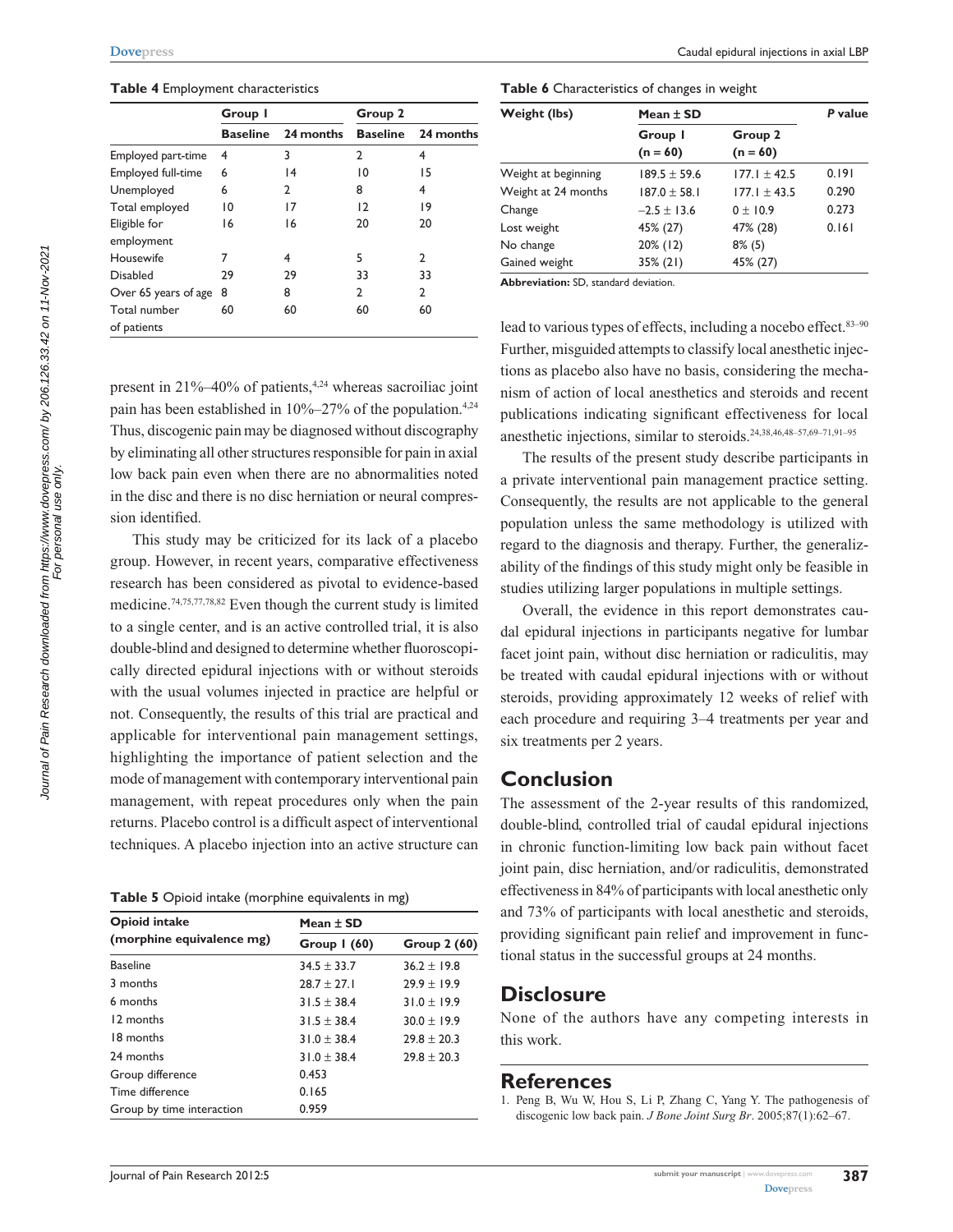- 2. Rhyne AL, Smith SE, Wood KE, Darden BV. Outcome of unoperated discogram-positive low back pain. *Spine (Phila Pa 1976)*. 1995;20(18): 1997–2000.
- 3. Mooney V. Presidential address. International Society for the Study of the Lumbar Spine. Dallas, 1986. Where is the pain coming from? *Spine (Phila Pa 1976)*. 1987;12(8):754–759.
- 4. Manchikanti L, Boswell MV, Singh V, et al. Comprehensive review of neurophysiologic basis and diagnostic interventions in managing chronic spinal pain. *Pain Physician*. 2009;12(4):E71–E120.
- 5. Manchikanti L, Glaser S, Wolfer L, Derby R, Cohen SP. Systematic review of lumbar discography as a diagnostic test for chronic low back pain. *Pain Physician*. 2009;12(3):541–559.
- 6. Hancock MJ, Maher CG, Latimer J, et al. Systematic review of tests to identify the disc, SIJ or facet joint as the source of low back pain. *Eur Spine J*. 2007;16(10):1539–1550.
- 7. Manchikanti L, Singh V, Pampati V, et al. Evaluation of the relative contributions of various structures in chronic low back pain. *Pain Physician*. 2001;4(4):308–316.
- 8. Schwarzer AC, Aprill CN, Derby R, Fortin J, Kine G, Bogduk N. The prevalence and clinical features of internal disc disruption in patients with chronic low back pain. *Spine (Phila Pa 1976)*. 1995;20(17): 1878–1883.
- 9. Wolfer L, Derby R, Lee JE, Lee SH. Systematic review of lumbar provocation discography in asymptomatic subjects with a meta-analysis of false-positive rates. *Pain Physician*. 2008;11(4):513–538.
- 10. Carragee EJ, Lincoln TF, Parmar VS, Alamin T. A gold standard evaluation of the "discogenic pain" diagnosis as determined by provocative discography. *Spine (Phila Pa 1976)*. 2006;31(18):2115–2123.
- 11. Carragee EJ, Tanner CM, Yang B, Brito JL, Truong T. False-positive findings on lumbar discography. Reliability of subjective concordance assessment during provocative disc injection. *Spine (Phila Pa 1976)*. 1999;24(23):2542–2547.
- 12. Carragee EJ, Barcohana B, Alamin T, van den Haak E. Prospective controlled study of the development of lower back pain in previously asymptomatic subjects undergoing experimental discography. *Spine (Phila Pa 1976)*. 2004;29(10):1112–1117.
- 13. Derby R, Kim BJ, Lee SH, Chen Y, Seo KS, Aprill C. Comparison of discographic findings in asymptomatic subject discs and the negative discs of chronic LBP patients: can discography distinguish asymptomatic discs among morphologically abnormal discs? *Spine J*. 2005;5(4):389–394.
- 14. Derby R, Lee SH, Kim BJ, Chen Y, Aprill C, Bogduk N. Pressurecontrolled lumbar discography in volunteers without low back symptoms. *Pain Med*. 2005;6(3):213–221.
- 15. Mixter WJ, Barr JS. Rupture of the intervertebral disc with involvement of the spinal canal. *N Engl J Med*. 1934;211:210–215.
- 16. Mixter WJ, Ayers JB. Herniation or rupture of the intervertebral disc into the spinal canal. *N Engl J Med*. 1935;213:385–395.
- 17. Konstantinou K, Dunn KM. Sciatica: review of epidemiological studies and prevalence estimates. *Spine (Phila Pa 1976*). 2008;33(22): 2464–2472.
- 18. Savettieri G, Salemi G, Rocca WA, et al; for Sicilian Neuro-Epidemiologic Study (SNES) Group. Prevalence of lumbosacral radiculopathy in two Sicilian municipalities. *Acta Neurol Scand*. 1996;93(6):464–469.
- 19. Kang JD, Stefanovic-Racic M, McIntyre LA, Georgescu HI, Evans CH. Toward a biochemical understanding of human intervertebral disc degeneration and herniation. Contributions of nitric oxide, interleukins, prostaglandin E2, and matrix metalloproteinases. *Spine (Phila Pa 1976)*. 1997;22(10):1065–1073.
- 20. McCarron RF, Wimpee MW, Hudkins PG, Laros GS. The inflammatory effects of nucleus pulposus: a possible element in the pathogenesis of low back pain. *Spine (Phila Pa 1976)*. 1987;12(8):760–764.
- 21. O'Neill CW, Kurgansky ME, Derby R, Ryan DP. Disc stimulation and patterns of referred pain. *Spine (Phila Pa 1976)*. 2002;27(24): 2776–2781.
- 22. Crock HV. Isolated lumbar disc resorption as a cause of nerve root canal stenosis. *Clin Orthop*. 1976;115:109–115.
- 23. Holm S, Holm AK, Ekstrom L, Karladani A, Hansson T. Experimental disc degeneration due to endplate injury. *J Spinal Disord Tech*. 2004; 17(1):64–71.
- 24. Manchikanti L, Boswell MV, Singh V, et al. Comprehensive evidencebased guidelines for interventional techniques in the management of chronic spinal pain. *Pain Physician*. 2009;12(4):699–802.
- 25. Aoki Y, Ohtori S, Ino H, et al. Disc inflammation potentially promotes axonal regeneration of dorsal root ganglion neurons innervating lumbar intervertebral disc in rats. *Spine (Phila Pa 1976)*. 2004;29(23): 2621–2626.
- 26. Hayashi Y, Ohtori S, Yamashita M, et al. Direct single injection of p38 mitogen-activated protein kinase inhibitor does not affect calcitonin gene-related peptide expression in dorsal root ganglion neurons innervating punctured discs in rats. *Spine (Phila Pa 1976)*. 2009;24(26): 2295–2299.
- 27. Miyagi M, Ishikawa T, Orita S, et al. Disk injury in rats produces persistent increases in pain-related neuropeptides in dorsal root ganglia and spinal cord glia but only transient increases in inflammatory mediators: pathomechanism of chronic diskogenic low back pain. *Spine (Phila Pa 1976)*. 2011;36(26):2260–2266.
- 28. Helm S 2nd, Deer TR, Manchikanti L, et al. Effectiveness of thermal annular procedures in treating discogenic low back pain. *Pain Physician*. 2012;15(3):E279–E304.
- 29. Blondel B, Tropiano P, Guadart J, Huang RC, Marnay T. Clinical results of lumbar total disc arthroplasty in accordance with Modic signs, with a 2-year-minimum follow-up. *Spine (Phila Pa 1976)*. 2011;36(26): 2309–2315.
- 30. Oh WS, Shim JC. A randomized controlled trial of radiofrequency denervation of the ramus communicans nerve for chronic discogenic low back pain. *Clin J Pain*. 2004;20(1):55–60.
- 31. Tsou PM, Yeung CA, Yeung AT. Posterolateral transforaminal selective endoscopic discectomy and thermal annuloplasty for chronic lumbar discogenic pain: a minimal access visualized intradiscal surgical procedure. *Spine J*. 2004;4(5):564–573.
- 32. Peng B, Pang X, Zhao C, Song X. A randomized placebo-controlled trial of intradiscal methylene blue injection for the treatment of chronic discogenic low back pain. *Pain*. 2010;149(1):124–129.
- 33. Ohtori S, Kinoshita T, Yamashita M, et al. Results of surgery for discogenic low back pain: a randomized study using discography versus discoblock for diagnosis. *Spine (Phila Pa 1976)*. 2009;34(13): 1345–1348.
- 34. Ohtori S, Koshi T, Yamashita M, et al. Surgical versus nonsurgical treatment of selected patients with discogenic low back pain: a small-sized randomized trial. *Spine (Phila Pa 1976)*. 2011;36(5): 347–354.
- 35. Madan S, Gundanna M, Harley JM, Boeree NR, Sampson M. Does provocative discography screening of discogenic back pain improve surgical outcome? *J Spinal Disord Tech*. 2002;15(3):245–251.
- 36. Maghout-Juratli S, Franklin GM, Mirza SK, Wickizer TM, Fulton-Kohoe D. Lumbar fusion outcomes in Washington state workers' compensation. *Spine (Phila Pa 1976)*. 2006;31(23):2715–2723.
- 37. Manchikanti L, Cash KA, McManus CD, Pampati V, Smith HS. One year results of a randomized, double-blind, active controlled trial of fluoroscopic caudal epidural injections with or without steroids in managing chronic discogenic low back pain without disc herniation or radiculitis. *Pain Physician*. 2011;14(1):25–36.
- 38. Manchikanti L, Cash KA, McManus CD, Pampati V, Benyamin RM. Preliminary results of a randomized, double-blind, controlled trial of fluoroscopic lumbar interlaminar epidural injections in managing chronic lumbar discogenic pain without disc herniation or radiculitis. *Pain Physician*. 2010;13(4):E279–E292.
- 39. Vallejo R, Manuel Zevallos L, Lowe J, Benyamin R. Is spinal cord stimulation an effective treatment option for discogenic pain? *Pain Pract*. 2012;12(3):194–201.
- 40. Chou R, Huffman L. *Guideline for the Evaluation and Management of Low Back Pain: Evidence Review*. American Pain Society: Glenview, IL; 2009.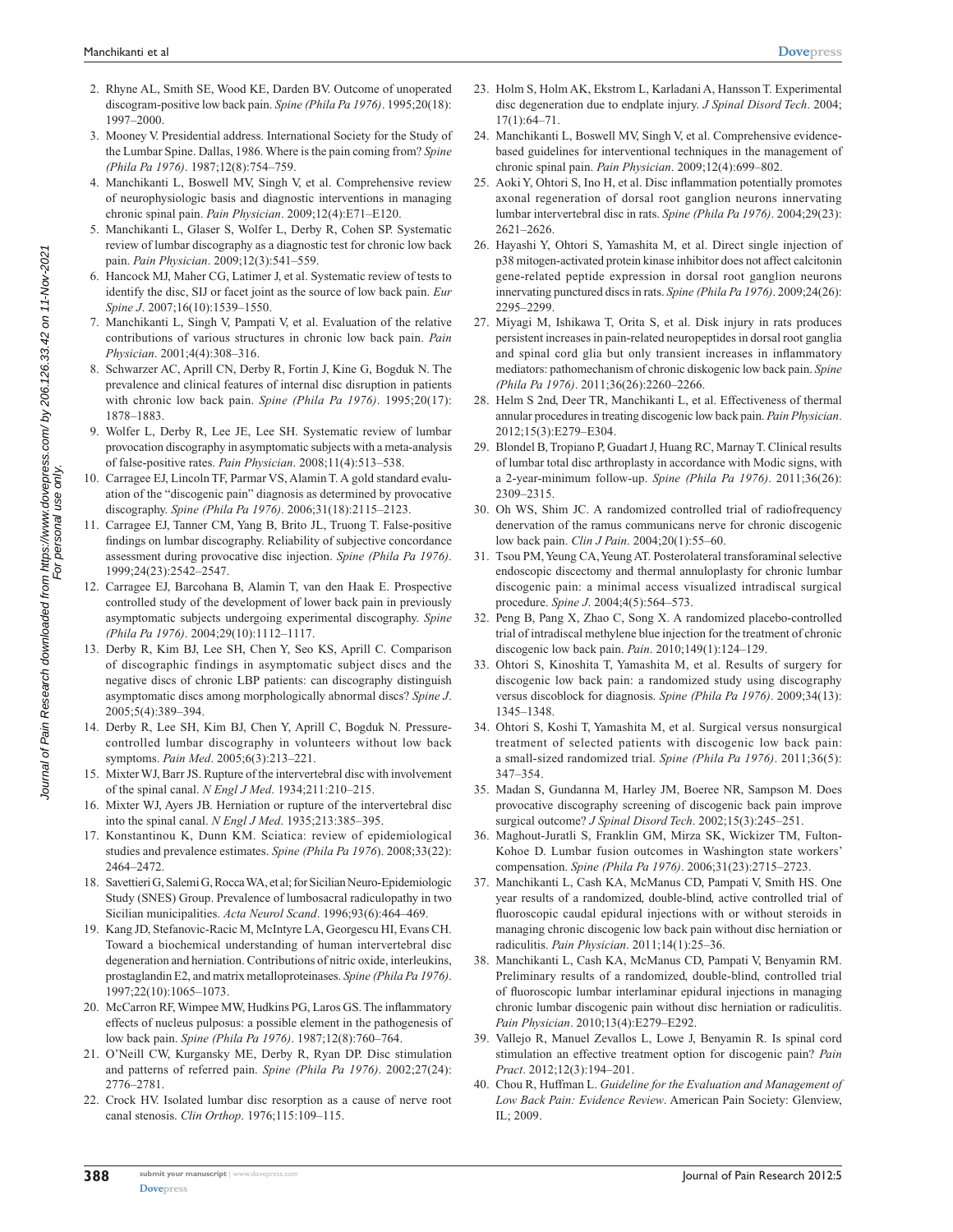- **[Dovepress](www.dovepress.com)**
- 41. Manchikanti L, Pampati V, Boswell MV, Smith HS, Hirsch JA. Analysis of the growth of epidural injections and costs in the Medicare population: a comparative evaluation of 1997, 2002, and 2006 data. *Pain Physician*. 2010;13(3):199–212.
- 42. Friedly J, Leighton C, Deyo R. Increases in lumbosacral injections in the Medicare population: 1994 to 2001. *Spine (Phila Pa 1976)*. 2007;32:1754–1760.
- 43. Abbott ZI, Nair KV, Allen RR, Akuthota VR. Utilization characteristics of spinal interventions. *Spine J*. 2012;12(1):35–43.
- 44. Manchikanti L, Datta S, Derby R, Wolfer LR, Benyamin RM, Hirsch JA. A critical review of the American Pain Society clinical practice guidelines for interventional techniques: Part 1. Diagnostic interventions. *Pain Physician*. 2010;13(3):E141–E174.
- 45. Manchikanti L, Datta S, Gupta S, et al. A critical review of the American Pain Society clinical practice guidelines for interventional techniques: Part 2. Therapeutic interventions. *Pain Physician*. 2010; 13(4):E215–E264.
- 46. Manchikanti L, Singh V, Rivera JJ, et al. Effectiveness of caudal epidural injections in discogram positive and negative chronic low back pain. *Pain Physician*. 2002;5(1):18–29.
- 47. Butterman GR. The effect of spinal steroid injections for degenerative disc disease. *Spine J*. 2004;4(5):495–505.
- 48. Manchikanti L, Cash KA, Pampati V, Wargo BW, Malla Y. Cervical epidural injections in chronic discogenic neck pain without disc herniation or radiculitis: Preliminary results of a randomized, double-blind, controlled trial. *Pain Physician*. 2010;13(4):E265–E278.
- 49. Manchikanti L, Cash KA, McManus CD, Pampati V, Benyamin RM. A preliminary report of a randomized double-blind, active controlled trial of fluoroscopic thoracic interlaminar epidural injections in managing chronic thoracic pain. *Pain Physician*. 2010;13(6):E357–E369.
- 50. Manchikanti L, Cash KA, Pampati V, Malla Y. Fluoroscopic cervical epidural injections in chronic axial or discogenic neck pain without disc herniation or facet joint pain or radiculitis. *J Pain Res*. 2012; In press.
- 51. Manchikanti L, Cash KA, McManus CD, Pampati V, Benyamin R. Fluoroscopic lumbar interlaminar epidural injections in managing chronic lumbar axial or discogenic pain. *J Pain Res*. 2012; In press.
- 52. Manchikanti L, Singh V, Cash KA, Pampati V, Datta S. Management of pain of post lumbar surgery syndrome: one-year results of a randomized, double-blind, active controlled trial of fluoroscopic caudal epidural injections. *Pain Physician*. 2010;13(6):509–521.
- 53. Manchikanti L, Cash KA, McManus CD, Pampati V, Fellows B. Fluoroscopic caudal epidural injections with or without steroid in managing pain of lumbar spinal stenosis: one year results of randomized, double-blind, active-controlled trial. *J Spinal Disord*. 2012;25(4): 226–234.
- 54. Manchikanti L, Singh V, Falco FJE, Cash KA, Pampati V. Evaluation of the effectiveness of lumbar interlaminar epidural injections in managing chronic pain of lumbar disc herniation or radiculitis: a randomized, double-blind, controlled trial. *Pain Physician*. 2010;13(4):343–355.
- 55. Manchikanti L, Cash KA, McManus CD, Damron KS, Pampati V, Falco FJE. Lumbar interlaminar epidural injections in central spinal stenosis: preliminary results of a randomized, double-blind, active control trial. *Pain Physician*. 2012;15(1):51–63.
- 56. Manchikanti L, Cash KA, Pampati V, Wargo BW, Malla Y. The effectiveness of fluoroscopic cervical interlaminar epidural injections in managing chronic cervical disc herniation and radiculitis: preliminary results of a randomized, double-blind, controlled trial. *Pain Physician*. 2010;13(3):223–236.
- 57. Manchikanti L, Malla Y, Cash KA, McManus CD, Pampati V. Fluoroscopic epidural injections in cervical spinal stenosis: preliminary results of a randomized, double-blind, active control trial. *Pain Physician*. 2012;15(1):E59–E70.
- 58. Dashfield AK, Taylor MB, Cleaver JS, Farrow D. Comparison of caudal steroid epidural with targeted steroid placement during spinal endoscopy for chronic sciatica: a prospective, randomized, double-blind trial. *Br J Anaesth*. 2005;94(4):514–519.
- 59. Gharibo CG, Varlotta GP, Rhame EE, Liu EC, Bendo JA, Perloff MD. Interlaminar versus transforaminal epidural steroids for the treatment of subacute lumbar radicular pain: a randomized, blinded, prospective outcome study. *Pain Physician*. 2011;14(6):499–511.
- 60. Sayegh FE, Kenanidis EI, Papavasiliou KA, Potoupnis ME, Kirkos JM, Kapetanos GA. Efficacy of steroid and nonsteroid caudal epidural injections for low back pain and sciatica: a prospective, randomized, double-blind clinical trial. *Spine (Phila Pa 1976)*. 2009;34(14): 1441–1447.
- 61. Ackerman WE 3rd, Ahmad M. The efficacy of lumbar epidural steroid injections in patients with lumbar disc herniations. *Anesth Analg*. 2007;104(5):1217–1222.
- 62. Iversen T, Solberg TK, Romner B, et al. Effect of caudal epidural steroid or saline injection in chronic lumbar radiculopathy: multicentre, blinded, randomised controlled trial. *BMJ*. 2011;343:d5278.
- 63. Manchikanti L, Singh V, Boswell MV. Interventional pain management at crossroads: the perfect storm brewing for a new decade of challenges. *Pain Physician*. 2010;13(2):E111–E140.
- 64. Benyamin RM, Datta S, Falco FJ. A perfect storm in interventional pain management: regulated, but unbalanced. *Pain Physician*. 2010;13(2): 109–116.
- 65. Manchikanti L, Cash KA, McManus CD, Pampati V, Smith HS. Preliminary results of randomized, equivalence trial of fluoroscopic caudal epidural injections in managing chronic low back pain: Part 1. Discogenic pain without disc herniation or radiculitis. *Pain Physician*. 2008;11(6):785–800.
- 66. Altman DG, Schulz KF, Moher D, et al. The revised CONSORT statement for reporting randomized trials: explanation and elaboration. *Ann Intern Med*. 2001;134(8):663–694.
- 67. Manchukonda R, Manchikanti KN, Cash KA, Pampati V, Manchikanti L. Facet joint pain in chronic spinal pain: an evaluation of prevalence and false-positive rate of diagnostic blocks. *J Spinal Disord Tech*. 2007; 20(7):539–545.
- 68. Manchikanti L, Benyamin RM, Helm S, Hirsch JA. Evidence-based medicine, systematic reviews, and guidelines in interventional pain management. Part 3: systematic reviews and meta-analyses of randomized trials. *Pain Physician*. 2009;12(1):35–72.
- 69. Manchikanti L, Singh V, Falco FJ, Cash KA, Pampati V. Evaluation of lumbar facet joint nerve blocks in managing chronic low back pain: a randomized, double-blind, controlled trial with a 2-year follow-up. *Int J Med Sci*. 2010;7(3):124–135.
- 70. Manchikanti L, Singh V, Falco FJE, Cash KA, Fellows B. Comparative outcomes of a 2-year follow-up of cervical medial branch blocks in management of chronic neck pain: a randomized, double-blind controlled trial. *Pain Physician*. 2010;13(5):437–450.
- 71. Manchikanti L, Singh V, Falco FJE, Cash KA, Pampati V, Fellows B. Comparative effectiveness of a one-year follow-up of thoracic medial branch blocks in management of chronic thoracic pain: a randomized, double-blind active controlled trial. *Pain Physician*. 2010;13(6): 535–548.
- 72. Pereira J, Lawlor P, Vigano A, Dorgan M, Bruera E. Equianalgesic dose ratios for opioids. A critical review and proposals for long-term dosing. *J Pain Symptom Manage*. 2001;22(2):672–687.
- 73. Browner WS, Newman TB, Cummings SR, Hulley SB. Estimating sample size and power. In: Hulley SB, Cummins SR, Brownder WS, et al, editors. *Designing Clinical Research: An Epidemiologic Approach*. 2nd ed. Philadelphia, PA: Lippincott, Williams & Wilkins; 2001.
- 74. Manchikanti L, Falco FJE, Boswell MV, Hirsch JA. Facts, fallacies, and politics of comparative effectiveness research: Part 1. Basic considerations. *Pain Physician*. 2010;13(1):E23–E54.
- 75. Manchikanti L, Falco FJE, Boswell MV, Hirsch JA. Facts, fallacies, and politics of comparative effectiveness research: Part 2. Implications for interventional pain management. *Pain Physician*. 2010;13(1): E55–E79.
- 76. Chou R, Atlas SJ, Loeser JD, Rosenquist RW, Stanos SP. Guideline warfare over interventional therapies for low back pain: can we raise the level of discourse? *J Pain*. 2011;12(8):833–839.